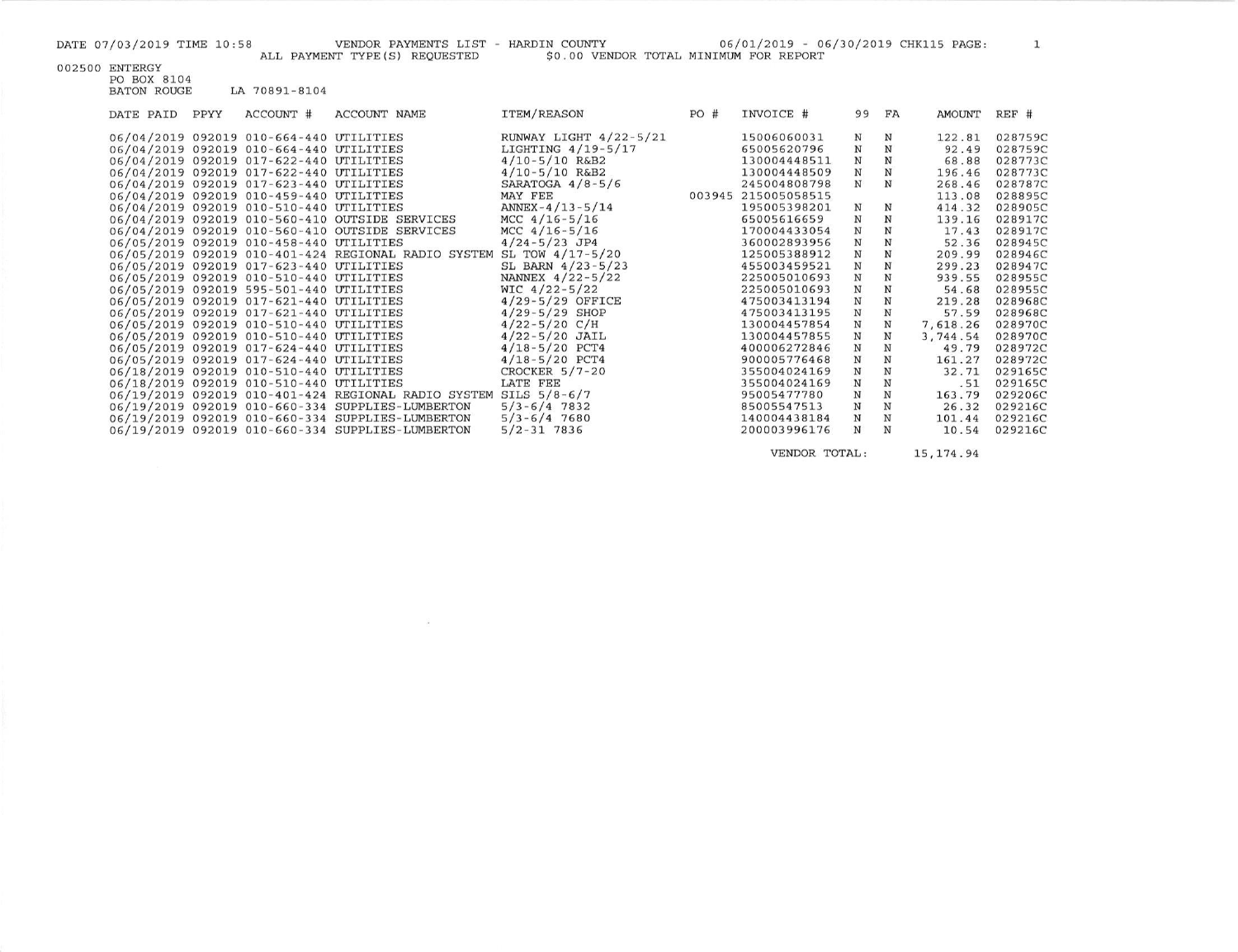| DATE 07/03/2019 TIME 10:58 |      |                                         | VENDOR PAYMENTS LIST - HARDIN COUNTY<br>ALL PAYMENT TYPE (S) REQUESTED | \$0.00 VENDOR TOTAL MINIMUM FOR REPORT |     | 06/01/2019 - 06/30/2019 CHK115 PAGE: |     |    |           |         |
|----------------------------|------|-----------------------------------------|------------------------------------------------------------------------|----------------------------------------|-----|--------------------------------------|-----|----|-----------|---------|
| 000300 CITY OF KOUNTZE     |      |                                         |                                                                        |                                        |     |                                      |     |    |           |         |
| P O BOX 188<br>KOUNTZE     |      | TX 77625                                |                                                                        |                                        |     |                                      |     |    |           |         |
|                            |      |                                         |                                                                        |                                        |     |                                      |     |    |           |         |
| DATE PAID                  | PPYY | ACCOUNT #                               | <b>ACCOUNT NAME</b>                                                    | ITEM/REASON                            | PO# | INVOICE #                            | 99  | FA | AMOUNT    | REF #   |
|                            |      |                                         |                                                                        |                                        |     |                                      |     |    |           |         |
|                            |      | 06/18/2019 092019 010-510-440 UTILITIES |                                                                        | WATER DEPOSIT                          |     | $004530$ 1 $(04-00630-$              |     |    | 100.00    | 029133C |
|                            |      | 06/19/2019 092019 017-622-440 UTILITIES |                                                                        | $4/30 - 5/31$ R&B2                     |     | 03003401-053                         | N N |    | 206.65    | 029210C |
|                            |      | 06/19/2019 092019 010-510-440 UTILITIES |                                                                        | $5/1 - 31$ C/H                         |     | 05011401-053                         | N   | N  | 2,307.05  | 029210C |
|                            |      | 06/19/2019 092019 010-510-440 UTILITIES |                                                                        | $5/3 - 6/4$ JAIL                       |     | 05011451-060                         | N   | N  | 4.055.99  | 029210C |
|                            |      | 06/19/2019 092019 010-510-440 UTILITIES |                                                                        | $5/1 - 31$ OANNEX                      |     | 05010502-053                         | N   | N  | 225.48    | 029210C |
|                            |      | 06/19/2019 092019 010-510-440 UTILITIES |                                                                        | $4/30 - 5/31$ NANNEX                   |     | 04006421-053                         | N   | N  | 234.49    | 029210C |
|                            |      | 06/19/2019 092019 595-501-440 UTILITIES |                                                                        | $4/30 - 5/31$ WIC                      |     | $04006421 - 053$                     | N   | N  | 13.65     | 029210C |
|                            |      |                                         |                                                                        |                                        |     | VENDOR TOTAL:                        |     |    | 7, 143.31 |         |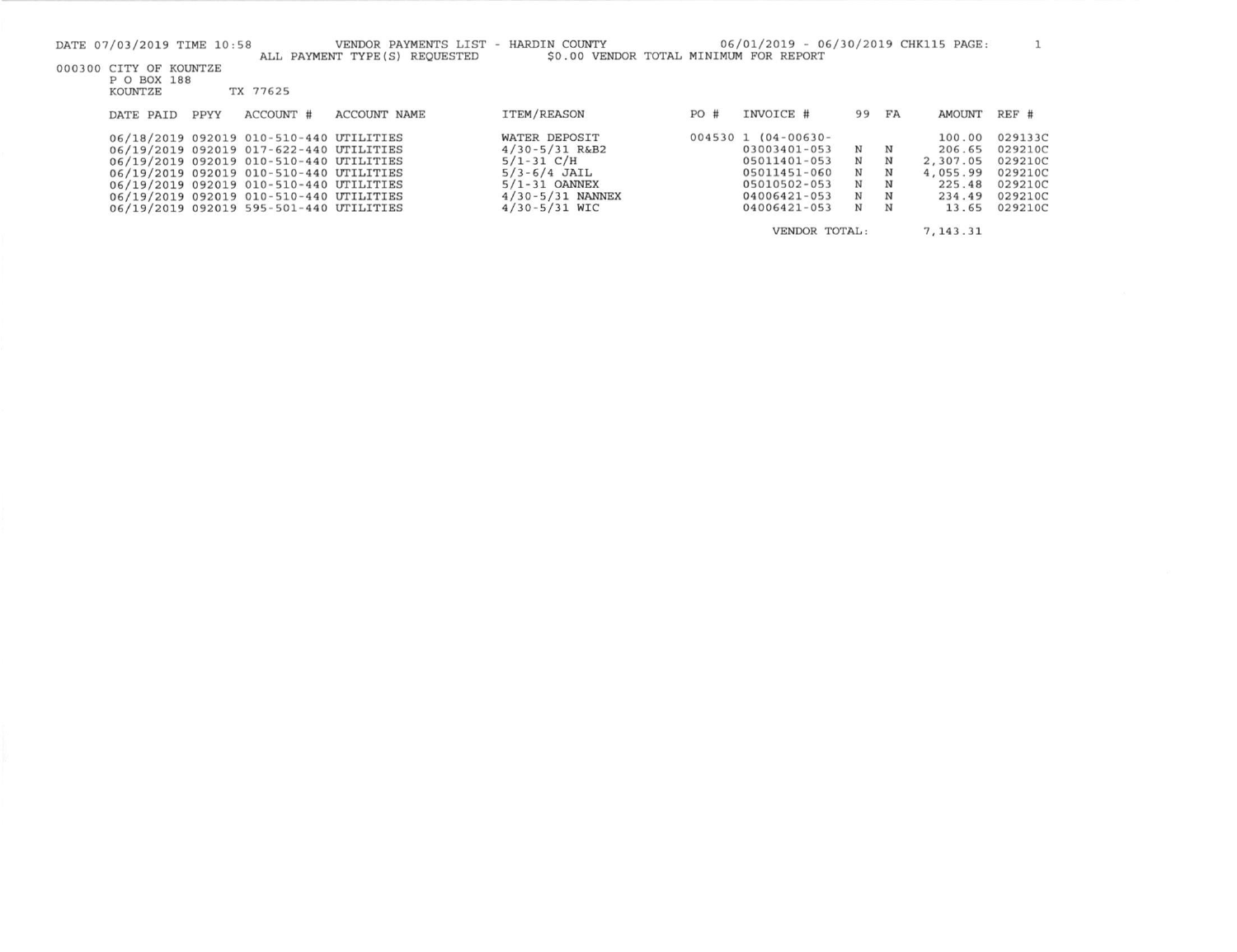| DATE 07/03/2019 TIME 10:58              |      |           |              | VENDOR PAYMENTS LIST - HARDIN COUNTY |                    |  |     | 06/01/2019 - 06/30/2019 CHK115 PAGE:   |   |             |               |         |
|-----------------------------------------|------|-----------|--------------|--------------------------------------|--------------------|--|-----|----------------------------------------|---|-------------|---------------|---------|
|                                         |      |           |              | ALL PAYMENT TYPE (S) REQUESTED       |                    |  |     | \$0.00 VENDOR TOTAL MINIMUM FOR REPORT |   |             |               |         |
| 001792 WEST HARDIN WATER SUPPLY CORP    |      |           |              |                                      |                    |  |     |                                        |   |             |               |         |
| P O BOX 286                             |      |           |              |                                      |                    |  |     |                                        |   |             |               |         |
| SARATOGA                                |      | TX 77585  |              |                                      |                    |  |     |                                        |   |             |               |         |
| DATE PAID                               | PPYY | ACCOUNT # | ACCOUNT NAME |                                      | <b>ITEM/REASON</b> |  | PO# | INVOICE #                              |   | 99 FA       | <b>AMOUNT</b> | $REF$ # |
| 06/18/2019 092019 017-623-440 UTILITIES |      |           |              |                                      | $5/13$ ROAD        |  |     | 1171-052419                            | N | $\mathbf N$ | 22.00         | 029035C |
|                                         |      |           |              |                                      |                    |  |     | VENDOR TOTAL:                          |   |             | 22.00         |         |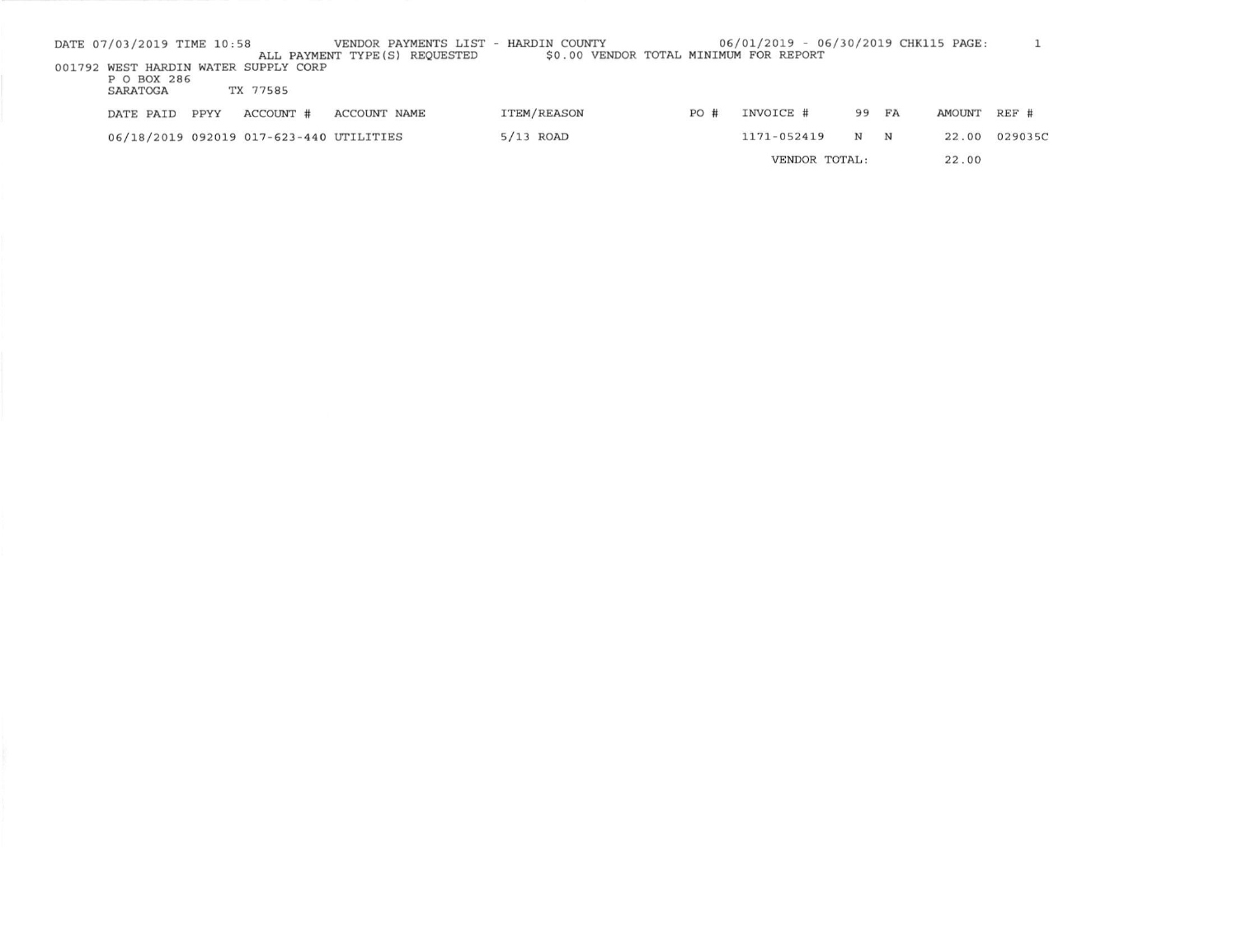| DATE 07/03/2019 TIME 10:58                                |                                                                                                                               | VENDOR PAYMENTS LIST - HARDIN COUNTY<br>ALL PAYMENT TYPE (S) REQUESTED | \$0.00 VENDOR TOTAL MINIMUM FOR REPORT                            |      | 06/01/2019 - 06/30/2019 CHK115 PAGE:         |             |             |                          |                               |
|-----------------------------------------------------------|-------------------------------------------------------------------------------------------------------------------------------|------------------------------------------------------------------------|-------------------------------------------------------------------|------|----------------------------------------------|-------------|-------------|--------------------------|-------------------------------|
| 000301 CITY OF SILSBEE<br>105 S. 3RD ST<br><b>SILSBEE</b> | TX 77656                                                                                                                      |                                                                        |                                                                   |      |                                              |             |             |                          |                               |
| PPYY<br>DATE PAID                                         | ACCOUNT #                                                                                                                     | <b>ACCOUNT NAME</b>                                                    | <b>ITEM/REASON</b>                                                | PO # | INVOICE #                                    | 99          | FA          | AMOUNT                   | REF #                         |
|                                                           | 06/04/2019 092019 017-621-440 UTILITIES<br>06/04/2019 092019 017-621-440 UTILITIES<br>06/19/2019 092019 017-622-440 UTILITIES |                                                                        | $4/9 - 5/14$ SG-OFFICE<br>$4/9 - 5/14$ SHOP<br>$4/30 - 5/28$ R&B2 |      | 160650001-05<br>160670001-05<br>040880001-05 | N<br>N<br>N | N<br>N<br>N | 115.90<br>16.25<br>32.50 | 028758C<br>028758C<br>029211C |
|                                                           |                                                                                                                               |                                                                        |                                                                   |      | VENDOR TOTAL:                                |             |             | 164.65                   |                               |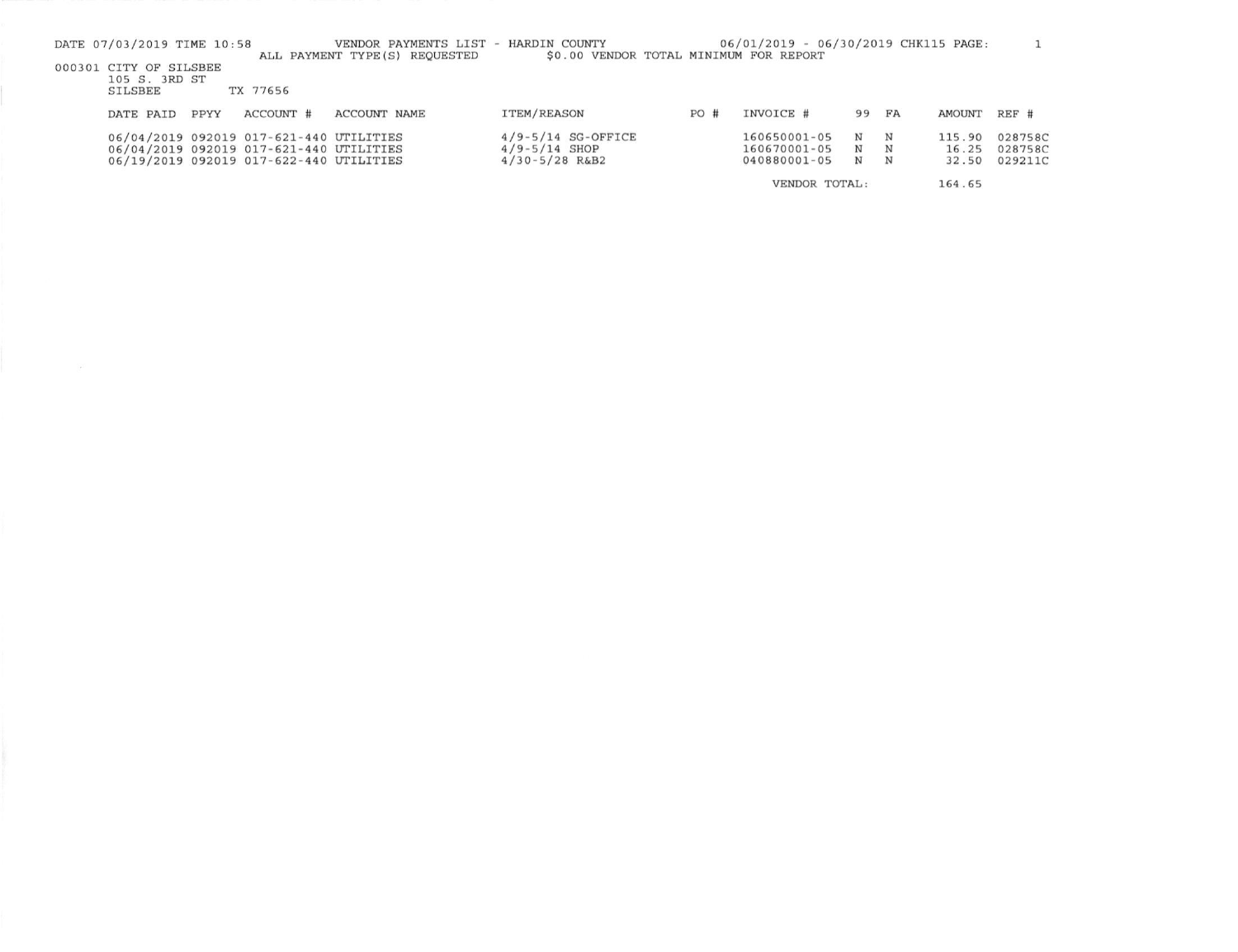| DATE 07/03/2019 TIME 10:58 |      |                                         | VENDOR PAYMENTS LIST - HARDIN COUNTY<br>ALL PAYMENT TYPE (S) REQUESTED | \$0.00 VENDOR TOTAL MINIMUM FOR REPORT |     | 06/01/2019 - 06/30/2019 CHK115 PAGE: |                            |                  |                |                    |
|----------------------------|------|-----------------------------------------|------------------------------------------------------------------------|----------------------------------------|-----|--------------------------------------|----------------------------|------------------|----------------|--------------------|
| 001126 LUMBERTON MUD       |      |                                         |                                                                        |                                        |     |                                      |                            |                  |                |                    |
| PO BOX 8065<br>LUMBERTON   |      | TX 77657                                |                                                                        |                                        |     |                                      |                            |                  |                |                    |
| DATE PAID                  | PPYY | ACCOUNT #                               | ACCOUNT NAME                                                           | <b>ITEM/REASON</b>                     | PO# | INVOICE #                            | 99 FA                      |                  | AMOUNT         | REF #              |
|                            |      | 06/04/2019 092019 017-624-440 UTILITIES | 06/19/2019 092019 010-660-334 SUPPLIES-LUMBERTON                       | $R\&B4$ 4/11-5/9<br>$5/1 - 6/3$ CONCES |     | 13191000/514<br>02161507-060         | $\mathbf N$<br>$\mathbf N$ | $\mathbf N$<br>N | 45.25<br>31.99 | 028804C<br>029221C |
|                            |      |                                         |                                                                        |                                        |     |                                      |                            |                  |                |                    |

77.24 VENDOR TOTAL: